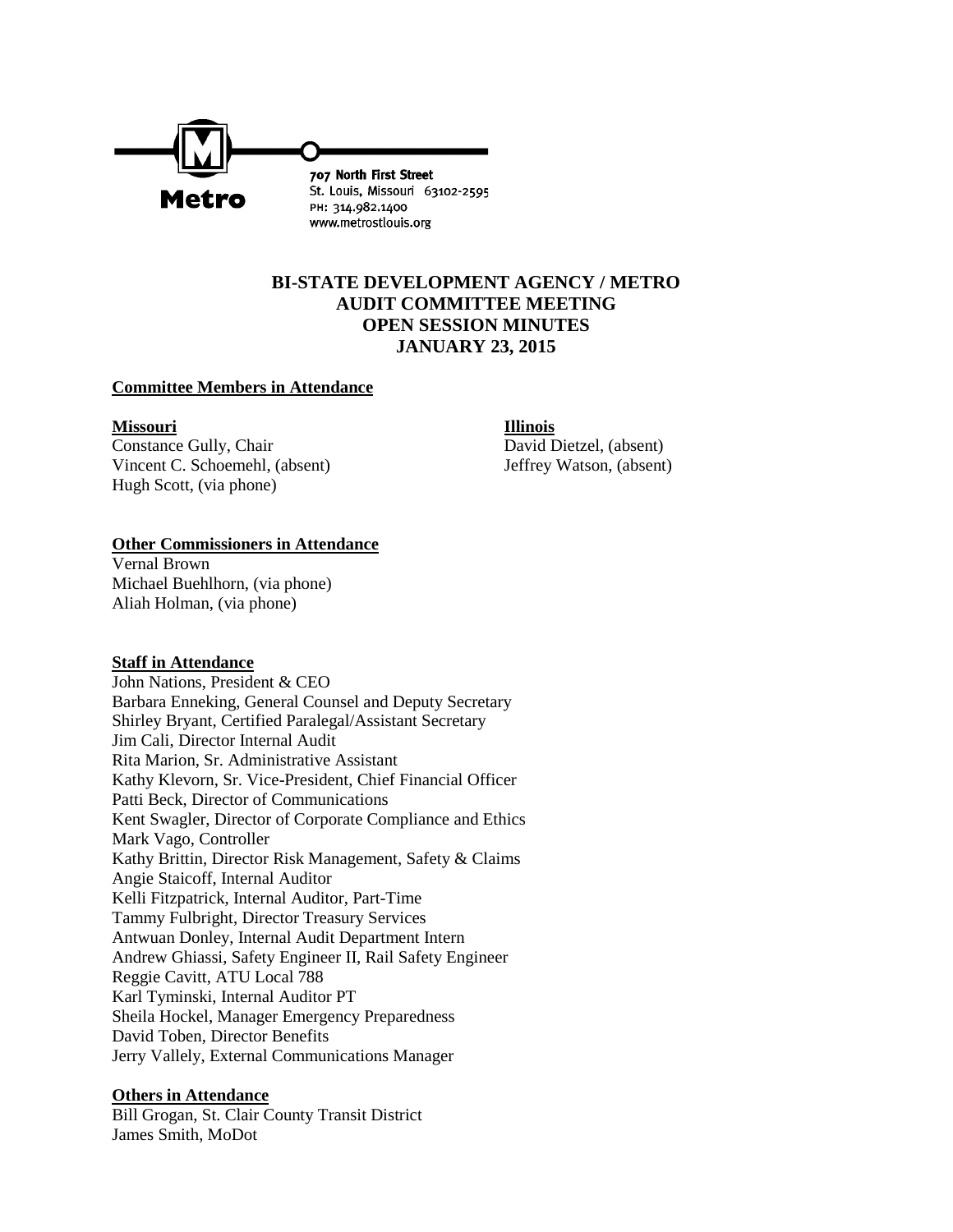## **1. Call to Order**

**8:05 a.m.** Commissioner Gully called the Open Session Audit Committee Meeting to order at 8:05 a.m.

**8:04 a.m.** John Nations, President & CEO, introduced Commissioner Vernal Brown, the newest Missouri member of the Agency's Board of Commissioners representing St. Louis County. She was appointed by Governor Jay Nixon to replace Commissioner Kevin Cahill. Commissioner Brown has a very distinguished and impressive background and is now in charge of benefits for the United Auto Workers, Region 5, an area that encompasses 17 states from Seattle to St. Louis. On behalf of Agency staff, Mr. Nations welcomed Commissioner Brown to the Board of Commissioners.

Commissioners Gully and Holman also welcomed Commissioner Brown to the Board.

## **2. Roll Call**

**8:05 a.m.** Roll call was taken.

### **3. Public Comment**

**8:06 a.m.** There was no public comment.

### **4. Minutes of Prior Open Session Audit Committee Meeting**

**8:06 a.m.** The October 24, 2014, Audit Committee Open Session Meeting Minutes were provided in the Committee packet. A motion to approve the minutes was made by Commissioner Buehlhorn and seconded by Commissioner Scott. **Motion passed unanimously.**

### **5. September Financials**

**8:07 a.m.** The Agency's Quarterly Financial Statements for FY15, 1st Quarter - Ending September 30, 2014 were provided in the Committee packet. Kathy Klevorn, Sr. Vice President Chief Financial Officer, introduced Mark Vago, Controller, to provide a brief overview. Mr. Vago discussed the operating results, analysis and financial position for Metro Transit and each Business Enterprise entity. The combined net income before depreciation for the Agency was \$11.7 million, and the net income from the other entities offset the loss from the St. Louis Downtown Airport.

**Transit**: For the 1st Quarter of FY15, ending September 30, 2014, Transit had a net income before depreciation of \$10.4 million. Ridership increased 1.1% over the prior year and passenger revenue increased 2.5% over the same period. The July 1, 2014 fare increase that raised the average fare from \$1.09 to \$1.11 helped revenues outpace ridership. The funds received, in exchange for services, from St. Louis County, St. Louis City and St. Clair County were favorable to budget.

**Business Enterprises**: The Gateway Arch Trams, Gateway Parking, the Riverfront Attractions, and the St. Louis Downtown Airport combined net operating income before depreciation was \$934,000. The Arch Trams, Parking and Riverfront Attractions were impacted by the CityArchRiver construction. Tram ridership was down 5.9%, Parking was down 35.3% and bike rental has been suspended. The Arch Tram net income before depreciation was \$816,000; the Arch Parking net income before depreciation was \$95,000, and the Riverfront Attractions generated net income before depreciation of \$43,000, which is \$37,000 unfavorable to budget. The St. Louis Downtown Airport had a net loss before depreciation of \$21,000.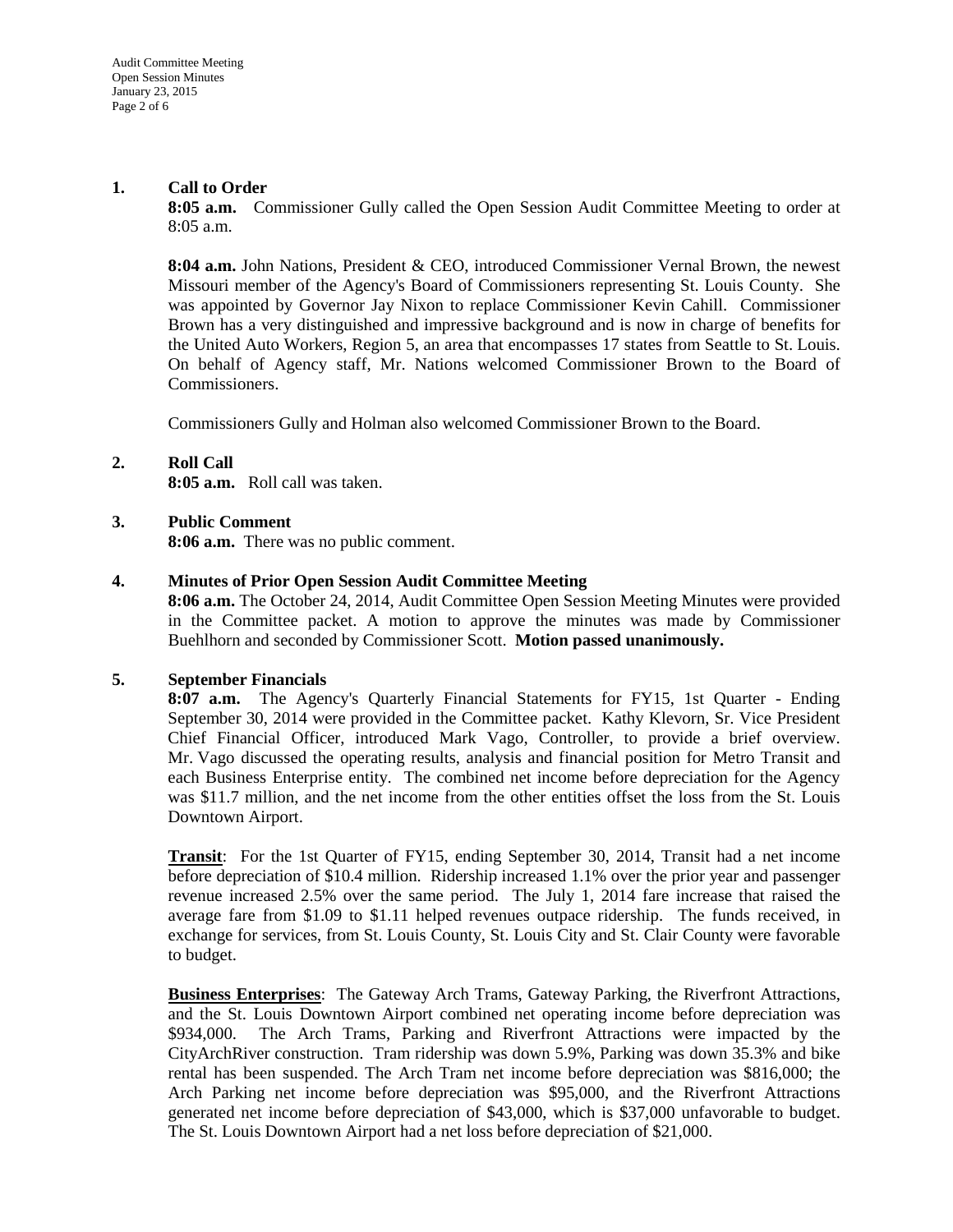**Executive Services**: Executive Services had a net income before depreciation of \$416, 000 and operating expenses and revenue were favorable to budget.

Commissioner Buehlhorn asked if the completion and opening of the southern half of Leonor K. Sullivan Boulevard **(LKS)** would boost the Riverboat revenues. In response, Mr. Nations stated that the opening of the southern portion of LKS would not have a significant impact on the Riverboat revenue in the short term. The Riverboat attractions would still be impacted because the northern portion of LKS would be closed from the grand staircase to Biddle Street.

This report was informational only and no Committee action was required. A copy of this report will be kept at the office of the Deputy Secretary.

## **6. September Performance Indicators**

**8:15 a.m.** The Agency's Performance Indicators for FY15, 1st Quarter - ending September 30, 2014 were provided in the Committee packet. Mark Vago, Controller, provided a brief overview discussing the Annual Transit Performance, System Profile, Business Services and Executive Services Profiles. The Transit System expenses were greater than the prior year due to higher wage and benefit costs as a result of the new contract with the ATU and outside service spending on non-capital projects. The Arch Parking Garage operating income was \$130,452 less than prior year actual. Road construction and limited access related to the CityArchRiver development project contributed to lower use of the garage. The garage is currently closed as a result of the construction and plans to tear down the garage. Passenger boarding on the riverboats was down approximately 50%, and operating revenue was 25.4% unfavorable to budget. Operating loss for the St. Louis Downtown Airport was \$102,129 below budget as a result of decreased operating revenue. Operating income for Executive Services exceed the budget by \$269,502 as a result of expenses being lower than budget and a favorable variance of Arch administrative fee revenue.

Some discussion followed regarding the decrease in transit ridership, which could be attributed to lower fuel prices resulting in more people driving their own vehicles. Mr. Friem also reported that the civil unrest during the quarter also had a negative effect on ridership. This report was informational only and no Committee action was required. A copy of this report will be kept at the office of the Deputy Secretary.

## **7. Treasury - Safekeeping Quarterly Accounts Audit, Ending September 30, 2014**

**8:15 a.m.** The Treasury Safekeeping Quarterly Accounts Audit - Ending September 30, 2014, was provided in the Committee packet. Jim Cali, Director of Internal Audit, provided a brief overview. In accordance with the FY15 Internal Audit Plan and Board Policy requirements, the Internal Audit Department **(IAD)** performed a quarterly audit of the Treasury Safekeeping Accounts. Based on that analysis, it was determined that the Safekeeping Accounts exist, and the respective balances have been fairly presented in the Treasurer's Report dated September 30, 2014. IAD worked with the Treasury Department to add a more detailed explanation in the briefing paper as to the nature of the funds that represent the \$65 million in Safekeeping. This report was informational only and no Committee action was required. A copy of the report will be kept at the office of the Deputy Secretary.

## **8. Internal Audit Status Report - FY15, 2nd Quarter**

**8:15 a.m.** The Internal Audit Status Report - FY15, 2nd Quarter was provided in the Committee packet. Jim Cali, Director of Internal Audit, provided a brief overview. The Internal Audit Status Report provides a summary of IAD's quarterly activity pertaining to the Annual Audit Plan. In addition to tracking the status of current audits, it also highlights the follow-up activity related to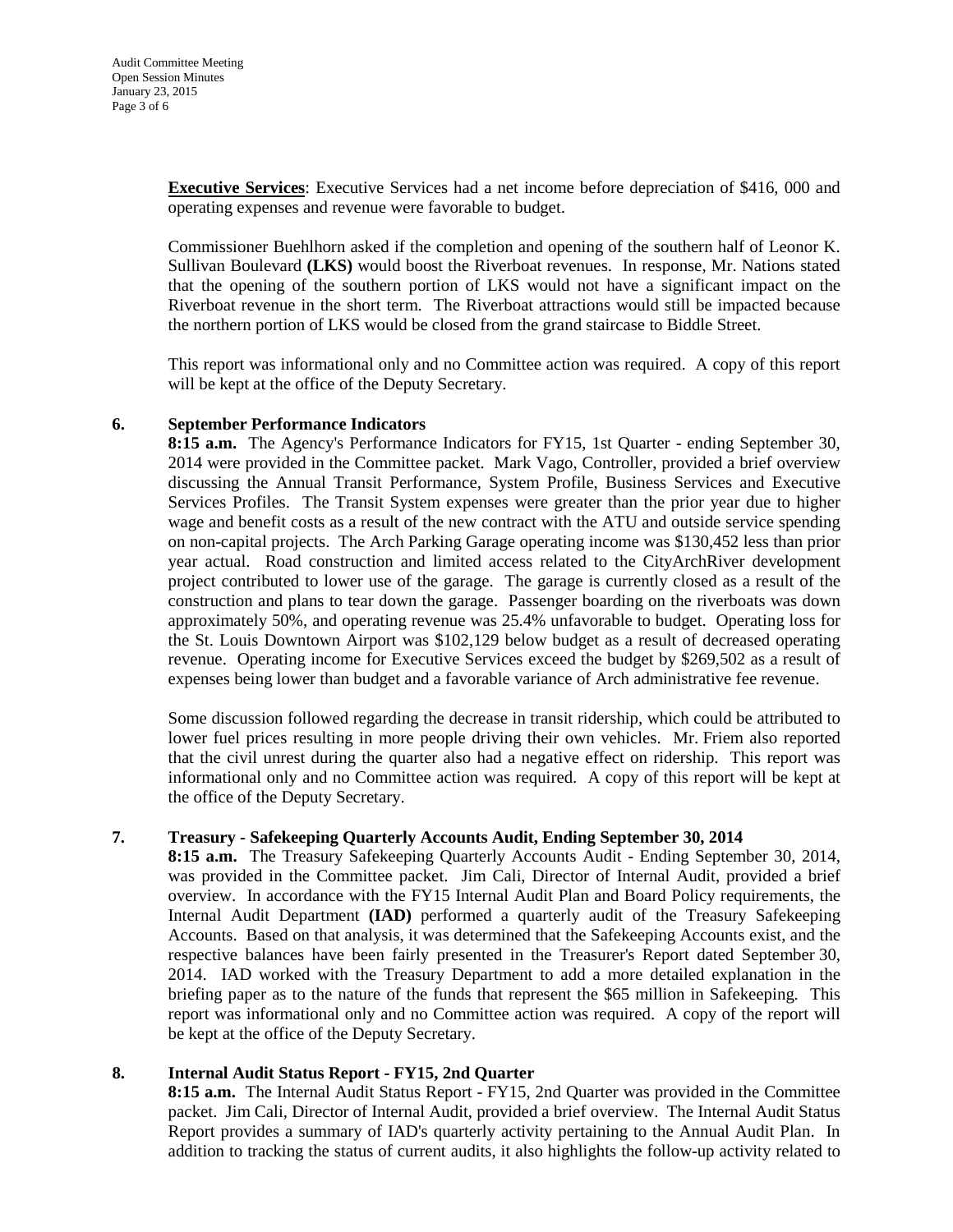the implementation of recommendations from prior audits. IAD has added an analysis of areas where the IAD has questioned certain costs and advised management that such costs may be subject to being recouped. To date, the suggestions of the IAD have led to approximately \$148,258 being recovered from Lamar Advertising, a former contractor. IAD is currently working with Benefits Director Dave Toben and Cigna to recover approximately \$45,000 in payments made to Cigna due to billing errors by Cigna. IAD has also advised management that IAD believes approximately \$46,943 was overpaid to Sachs Electric, which has denied the allegation. Sachs maintains that, although the contract between Bi-State and Sachs called for a specific billing rate regarding overhead and Sachs admits it billed at a higher rate than the contract provided, the higher rates were nonetheless appropriate because the higher rate was the rate in effect for work performed in Illinois. Further, Sachs maintains that since Bi-State paid the invoices as presented, nothing is owed by Sachs to Bi-State. Efforts are ongoing by the IAD and others to resolve the dispute with Sachs Electric. Since the matter is essentially a contract interpretation issue, it has been referred to Vice-President of Procurement & Inventory Management, Larry Jackson.

IAD is required to have a Quality Assurance Review **(QAR)** conducted once every five (5) years. To be in compliance, Crowe Horwath, the Agency's independent External Auditors, is scheduled to conduct the QAR in February 2015. The QAR will assess the efficiency and effectiveness of the Internal Audit activity and identify opportunities for improvement. This report was informational only and no Committee action was required. A copy of the report will be kept at the office of the Deputy Secretary.

## **9. Internal Audit Follow Up Summary - FY15, 2nd Quarter**

**8:19 a.m.** The Internal Audit Follow Up Summary - FY15, 2nd Quarter report was provided in the Committee packet. Jim Cali, Director Internal Audit, provided a brief overview. The Internal Audit Department follow-up findings regarding the status of the prior recommendations during the 2nd quarter of FY15 were presented to the Committee. During the second quarter, IAD was tracking 47 recommendations. Management working with IAD completed or closed out 38 of those outstanding recommendations. Remaining are nine outstanding recommendations, none of which is overdue. This report was informational only and no Committee action was required. A copy of the report will be kept at the office of the Deputy Secretary.

## **10. Corporate Compliance and Ethics**

**8:20 a.m.** The Corporate Compliance and Ethics report was provided in the Committee packet. Kent Swagler, Director of Corporate Compliance and Ethics, provided a brief overview. This report provided the current state of the Agency with respect to meeting its documented compliance requirements for FY15, as well as the current status of compliance, initiatives, ethics and training programs.Mr. Swagler also presented the status of the Missouri and Illinois Bus Facility underground storage tanks **(UST)** and the three year organizational development and training plan implementation, as well as the Payment Card Industry **(PCI)** compliance update.

Some discussion followed regarding the closure reports required by the Missouri Department of Natural Resources **(DNR)**. This report was informational only and no Committee action was required. A copy of the report will be kept at the office of the Deputy Secretary.

## **11. Report to the Nations on Fraud**

**8:27 a.m.** The *Report to the Nations on Fraud* was provided in the Committee packet. Jim Cali, Director of Internal Audit, provided a brief overview. In the June 30, 2009, External Auditors Annual Audit Report, it was recommended that the Board of Commissioners participate in fraud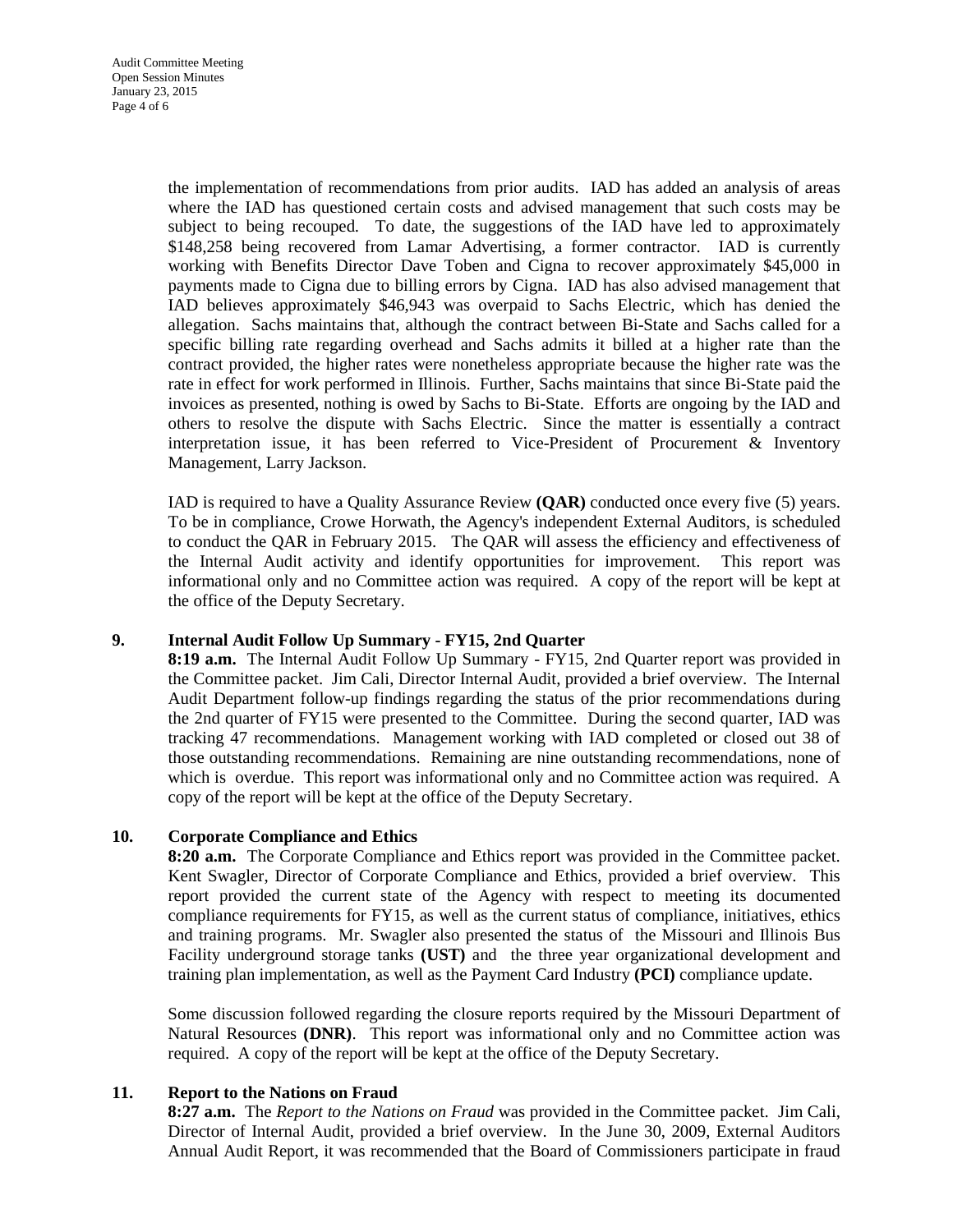awareness training. In an effort to satisfy that recommendation, the Internal Audit Department provided the Board with a copy of the *Report to the Nations on Occupational Fraud and Abuse 2014 Global Fraud Study* that was produced by the Association of Certified Fraud Examiners. This document represented their analysis of 1,483 fraud cases which provided the following information: 1) typical organization loss is estimated at 5% of revenue each year due to fraud; 2) the median fraud loss was \$145,000; 3) the median duration, the amount of time from when the fraud commenced until it was detected, was 18 months; 4) occupational frauds can be classified into three (3) primary categories: Asset Misappropriations, Corruption, and Financial Statement Fraud; 5) The most common form of occupational fraud is Asset Misappropriation, resulting in a median loss of \$130,000; 6) Tips are consistently the most common detection method. Over 40% of all fraud cases were detected by a tip; 7) Employees accounted for nearly half of all tips that led to the discovery of a fraud; 8) Organizations with hotlines were much more likely to catch a fraud by a tip; 9) Organizations with a hotline also experienced frauds that were 41% less costly, and were caught 50% more quickly than organizations without a hotline. The Agency has taken the initiative to have a Helpline and the next step would be to expand it to the vendors.

Mr. Cali informed the Committee that this report and presentation satisfies the Board's requirement for the annual fraud awareness training as recommended by the External Auditor. This report was presented in compliance with the External Auditor's recommendation and is information only and no Committee action is required. A copy of the report will be kept at the office of the Deputy Secretary.

### **12. Unscheduled Business**

**8:31 a.m.** There was no unscheduled business.

**13. Executive Session - Executive Session - If such action is approved by a majority vote of the Bi-State Development Agency's Board of Commissioners who constitute a quorum, the Board may go into closed session to discuss legal, confidential, or privileged matters under §610.021(1); RSMo; leasing, purchase or sale of real estate under §610.021(2); personnel actions under §610.021(3); discussions regarding negotiations with employee groups under §610.021(9); sealed bids, proposals and documents related to negotiated contracts under §610.021(12); personnel records or applications under §610.021(13); records which are otherwise protected from disclosure by law under §610.021(14); records relating to hotlines established for report abuse and wrongdoing under §610.021(16); or confidential or privileged communications with the District's auditor, including auditor work products under §610.021(17).**

**8:31 a.m.** Pursuant to the requirements of Section 610.021(17) of the Revised Statutes of Missouri, Commissioner Gully requested a motion to allow the Committee to go into closed session. A motion was made by Commissioner Scott and seconded by Commissioner Buehlhorn. A roll call vote was taken and the Commissioners present, Gully, Scott, Brown, Holman and Buehlhorn voted to approve this agenda item. **Motion passed unanimously.** 

## **14. Call of Dates for Future Committee Meetings**

**9:35 a.m.** Future meetings are as follows: an Operations Committee meeting is scheduled for Tuesday, January 27, 2015, at 8:00 a.m.; a Board meeting is scheduled for Friday, February 27, 2015, at 8:00 a.m.; an Operations Committee meeting is scheduled for Tuesday, March 17, 2015, at 8:00 a.m.; a Business Services and Economic Development Committee meeting is scheduled for Friday, March 20, 2015, at 8:00 a.m.; a Finance & Administration Committee meeting on Friday, March 27, 2015, at 8:00 a.m.; a Board meeting on Friday, April 24, 2015 at 8:00 a.m.; and an Audit Committee meeting on Friday, May 22, 2015, at 8:00 a.m.